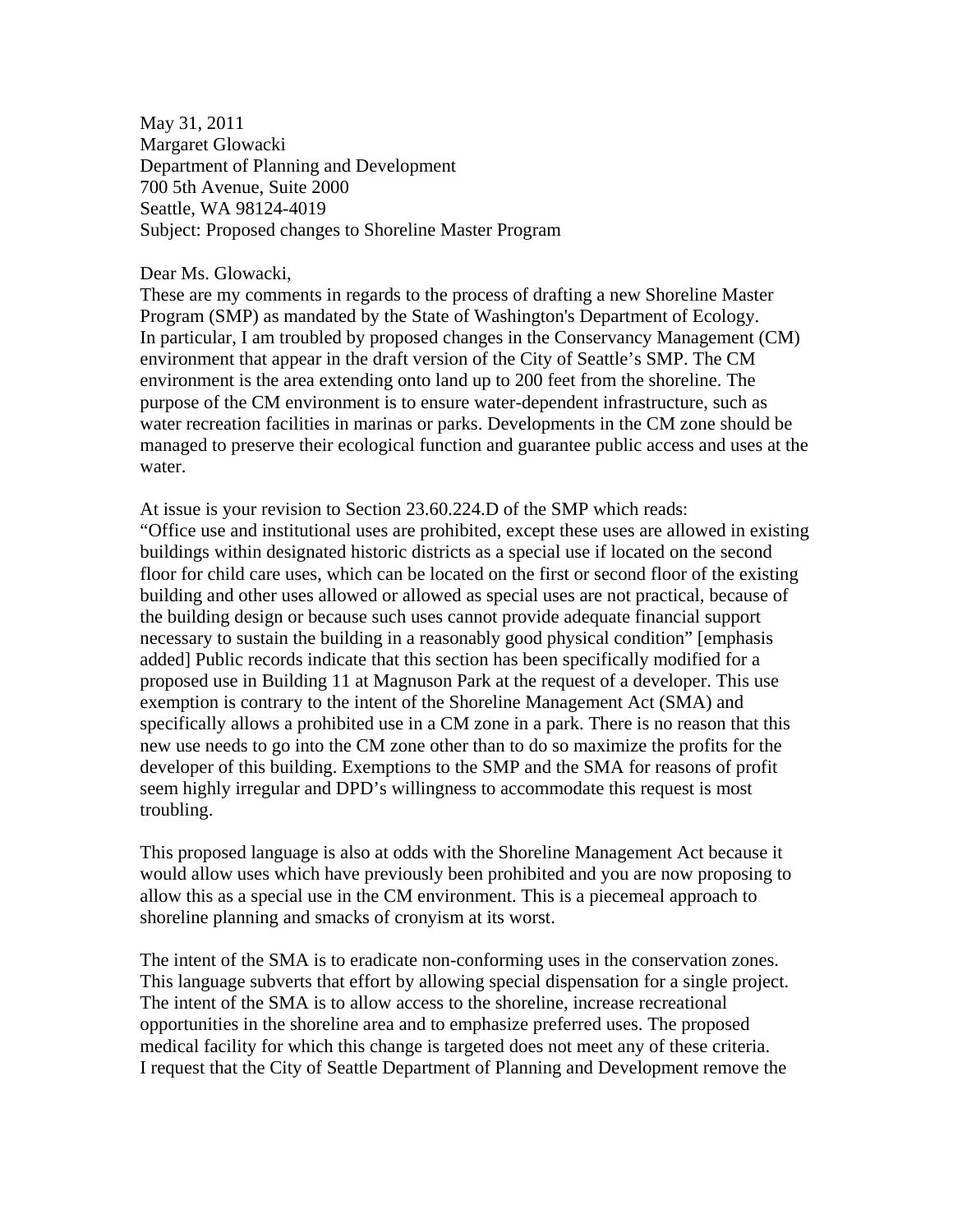exemption language from 23.60.224.D in the Draft Shoreline Master Program which creates this carve out for an individual future project. Shoreline preservation and recreational uses should not be compromised to maximize the profits for a single project.

Sincerely, William Bradburd 1642 S Lane Street Seattle WA 98144-2810

# **Review of the Draft Shorline Master Program 36 [Signatures](http://www.gopetition.com/petitions/review-of-the-draft-shorline-master-program/signatures.html)**



Published by Dirk on May 26, 2011 **Target:** Margaret Glowacki City of Seattle Department of Planning and Development **Region:** United States of America **Web site:** http://www.building11.org **Tweet this petition: Background (Preamble):** 

The City of Seattle is in the process of drafting a new Shoreline Master Program (SMP) as part of a mandate by the State of Washington's Department of Ecology.

The SMP constitutes the policies and regulations governing development and use on and adjacent to marine and freshwater shorelines. This includes the waters of Puget Sound, Lake Washington, Lake Union / Ship Canal, Duwamish River, Green Lake, as well as associated wetlands and flood plains. The SMP has not been updated since 1972 the goal is to both comply with the WA States new Shoreline Management Act (2003) and better implement citizens' vision for Seattle Shorelines.

The shoreline environment is separated into distinct geographic area based on environmental conditions, land use patterns, and zoning. The SMP contains five conservancy environments, Conservancy management, Conservancy Navigation, Conservancy Preservation, Conservancy Recreation and Conservancy Waterway.

This petition is in reference to the proposed changes in the Conservancy Management (CM) environment that appear in the draft version of the City of Seattle's SMP. The CM environment is the area extending 200 feet from a shoreline onto land. The purpose of the CM environment is to provide for water-dependent infrastructure, such as locks and recreation facilities such as marinas or parks. Developments in the CM zone should be managed to preserve their ecological function and provide public access.

Uses in the CM environment are either allowed, are a conditional use, are a special use or are prohibited. Allowed uses are as uses that meet the requirement and are explicitly allowed. Conditional Uses are allowed only if the City and State approve of the use and there may be a public hearing. Special Use only requires the approval of the Director of the DPD.

The State of Washington Department of Ecology (DOE) has mandated that all cities and towns with shorelines in the State of Washington come up with their own SMP to meet the requirement of the States Shoreline Management Act (SMA). The SMA outlines the criteria by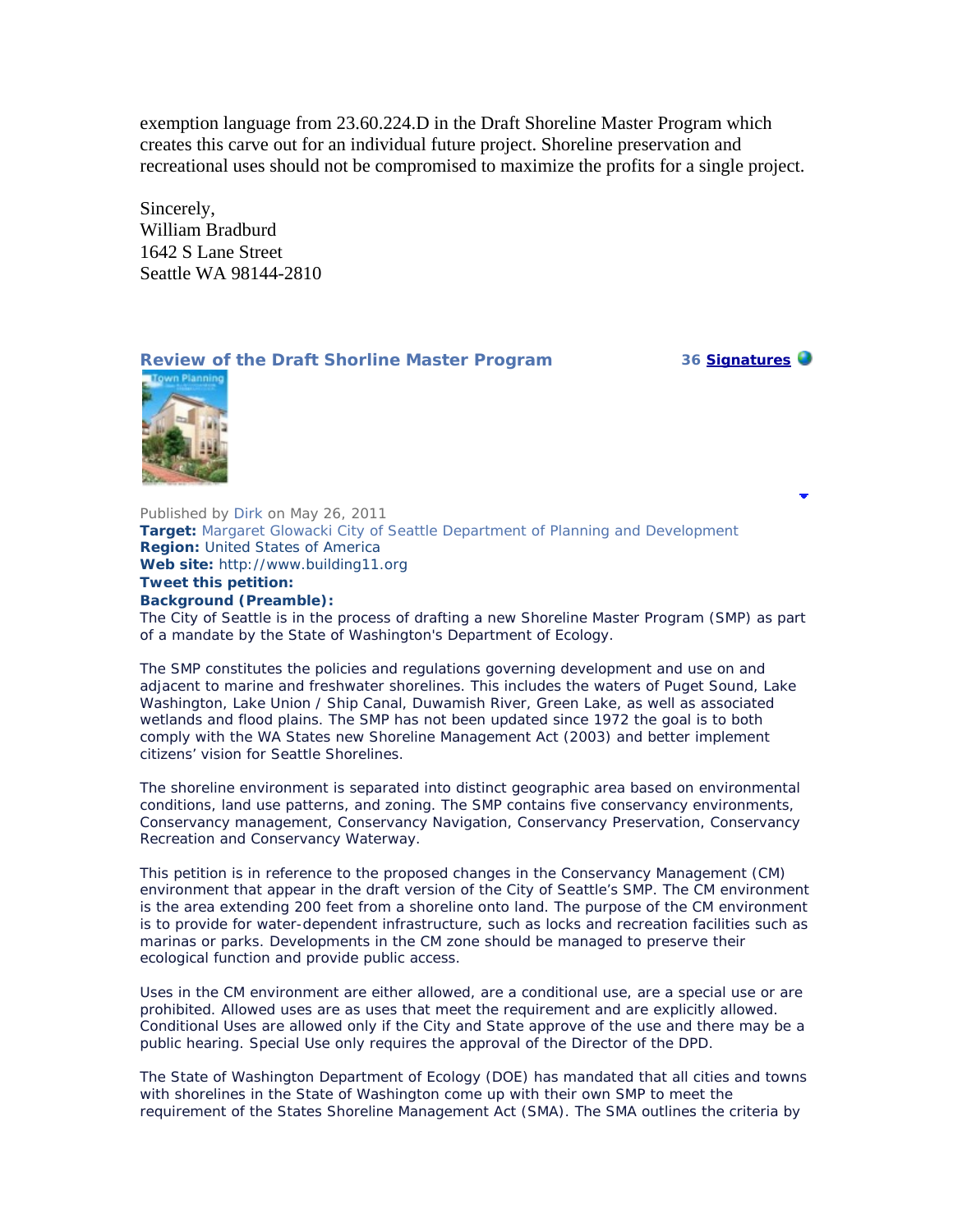which the city SMP need to meet. State policy (RCW 90.58.020) identifies the shoreline as being among the most valuable and fragile natural resources and that there is a concern relating to their utilization and preservation. Much of the shoreline both publicly and privately owned requires coordinated planning to protect the public interest at the same time recognizing private property right.

To do so would require a concerted effort so that uncoordinated and piecemeal developments do not happen. The state legislature declares that the interest of all of the people shall be paramount in the management of shorelines of statewide significance. The department, in adopting guidelines for shorelines of statewide significance, and local government, in developing master programs for shorelines of statewide significance, shall give preference to uses in the following order of preference which:

(1) Recognize and protect the statewide interest over local interest;

- (2) Preserve the natural character of the shoreline;
- (3) Result in long term over short term benefit;

(4) Protect the resources and ecology of the shoreline;

(5) Increase public access to publicly owned areas of the shorelines;

(6) Increase recreational opportunities for the public in the shoreline;

(7) Provide for any other element as defined in RCW 90.58.100 deemed appropriate or necessary.

#### **Petition:**

At issue is Section 23.60.224.D which reads:

"Office use and institutional uses are prohibited, except these uses are allowed in existing buildings within designated historic districts as a special use if located on the second floor for child care uses, which can be located on the first or second floor of the existing building and other uses allowed or allowed as special uses are not practical, because of the building design or because such uses cannot provide adequate financial support necessary to sustain the building in a reasonably good physical condition"

This section seems at odds with the SMA because it is allowing uses which have previously been prohibited and now allowed, as a special uses, in the CM environment. This is a piecemeal approach to shoreline planning to allow these types of office and institutional uses in the shoreline environment. This section should not be in the SMP and if allowed in the CM environment should be at minimum, a conditional use, if not prohibited outright.

The intent is to eradicate non-conforming uses in the SMA but this section seems to be swapping one nonconforming use for another when the State of Washington has long adhered to a policy of phasing out nonconforming uses.

It is unclear how non-water-related activities somehow seem to be a majority of institutional uses that are allowed in the CM environment. The intent of the SMA is to allow access to the shoreline and increase recreational opportunities in the shoreline area. It is difficult to see how child care meets this criteria.

It is interesting to note that historic ships are considered a conditional use while historic buildings are a special use. Why is there a differentiation?

This section has been specifically written into the SMP for a Building 11 at Magnuson Park and this approach to planning and development is contrary to what a reasonable person would consider fair and equitable. It is highly preemptive to have a section in the SMP for a situation that currently does not exist. If for that reason alone this section should be revoked.

The undersigned have read and agree with the statements in this petition and request that the City of Seattle Department of Planning and Development remove section 23.60.224.D from the Draft Shoreline Master Program and revise the Conservancy Management environment requirement to better reflect the intent of the SMA by reducing the number of Special Uses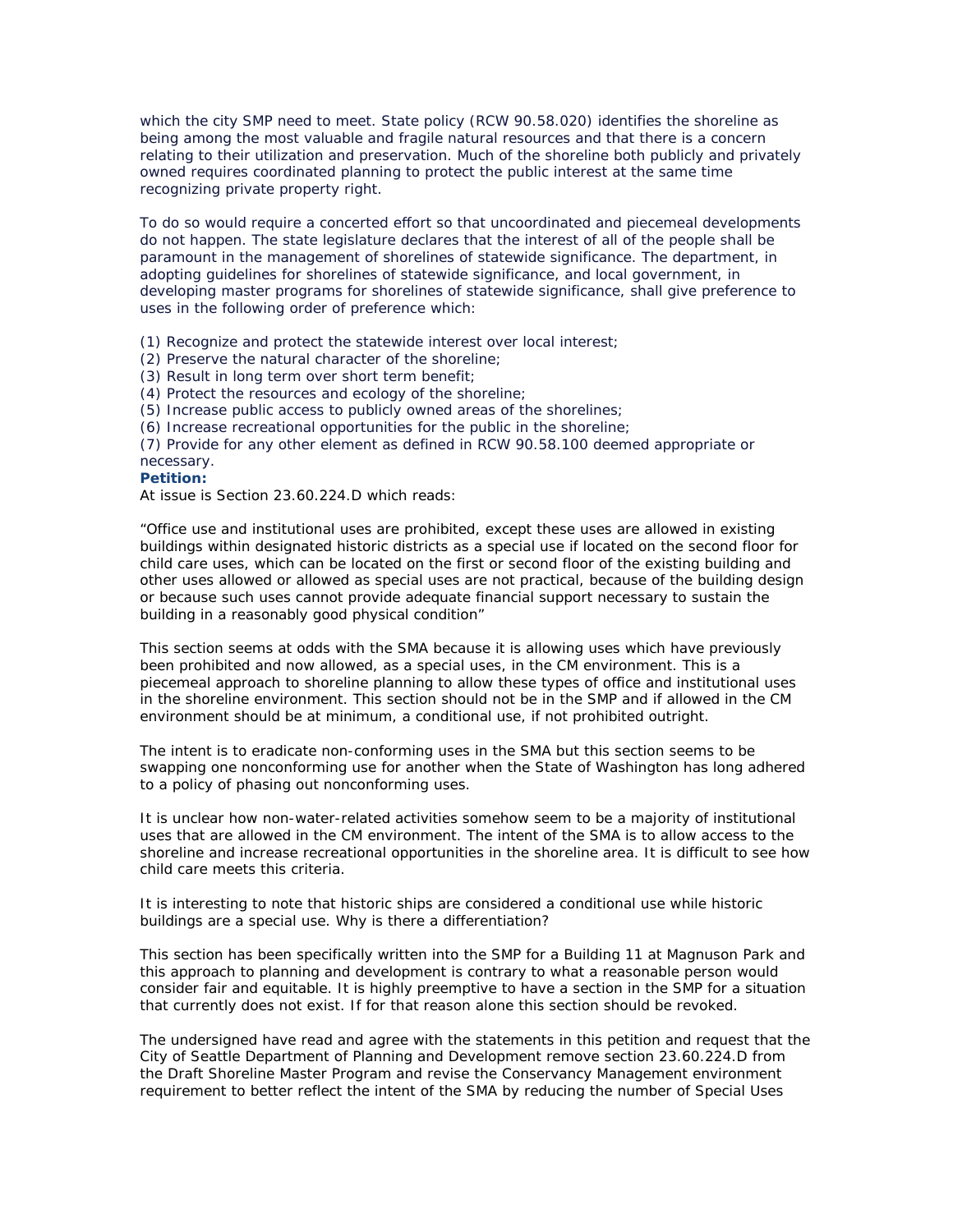that do not offer broad "public" benefit or water related or water dependent activities in public shoreline environments.

See above link to "Signatures" to view who signed this petition.

**From:** Goran [mailto:goran46@comcast.net] **Sent:** Monday, May 30, 2011 8:30 PM **To:** Glowacki, Margaret **Cc:** Bradburd, Bill; Gail Chiarello; Goran **Subject:** Comments on Draft Shoreline Master Plan

On behalf of Friends of Magnuson Park and other Community Organizations.

 This petition is to remove Section 23.60.224.D and remove Institutional uses in Table A in Section 23.60.224 that do not meet the requirements of the Shoreline Management Act, from the Draft Shoreline Master Program.

We request that the City of Seattle Department of Planning and Development remove section 23.60.224.D from the Draft Shoreline Master Program (DSMP) and revise the Conservancy Management environment requirement to better reflect the intent of the Shoreline Management Act (SMA) by reducing the number of Special Uses that do not offer broad "public" benefit or water related or water dependent activities in public shoreline environments.

At issue is Section 23.60.224.D which reads:

*"Office use and institutional uses are prohibited, except these uses are allowed in existing buildings within designated historic districts as a special use if located on the second floor for child care uses, which can be located on the first or second floor of the existing building and other uses allowed or allowed as special uses are not practical, because of the building design or because such uses cannot provide adequate financial support necessary to sustain the building in a reasonably good physical condition"*

This section has been specifically written into the DSMP for Building 11 at Magnuson Park and this approach to planning and development is contrary to the public interest. It is highly preemptive to have a section in the SMP for a situation that currently does not exist. If for that reason alone this section should be removed.

This section seems at odds with the Shoreline Management Act because it's allowing uses which have previously been prohibited and are now allowed, as special uses, in the Conservancy Management environment. This is a piecemeal approach to shoreline planning to allow these types of office and institutional uses in the shoreline environment. This section should not be in the SMP and if allowed in the CM environment should be at minimum, a conditional use, if not prohibited outright.

The intent of the SMA is to eradicate non-conforming uses. Section 23.60.224.D is written to allow swapping one nonconforming use for another when the State of Washington has long adhered to a policy of phasing out nonconforming uses.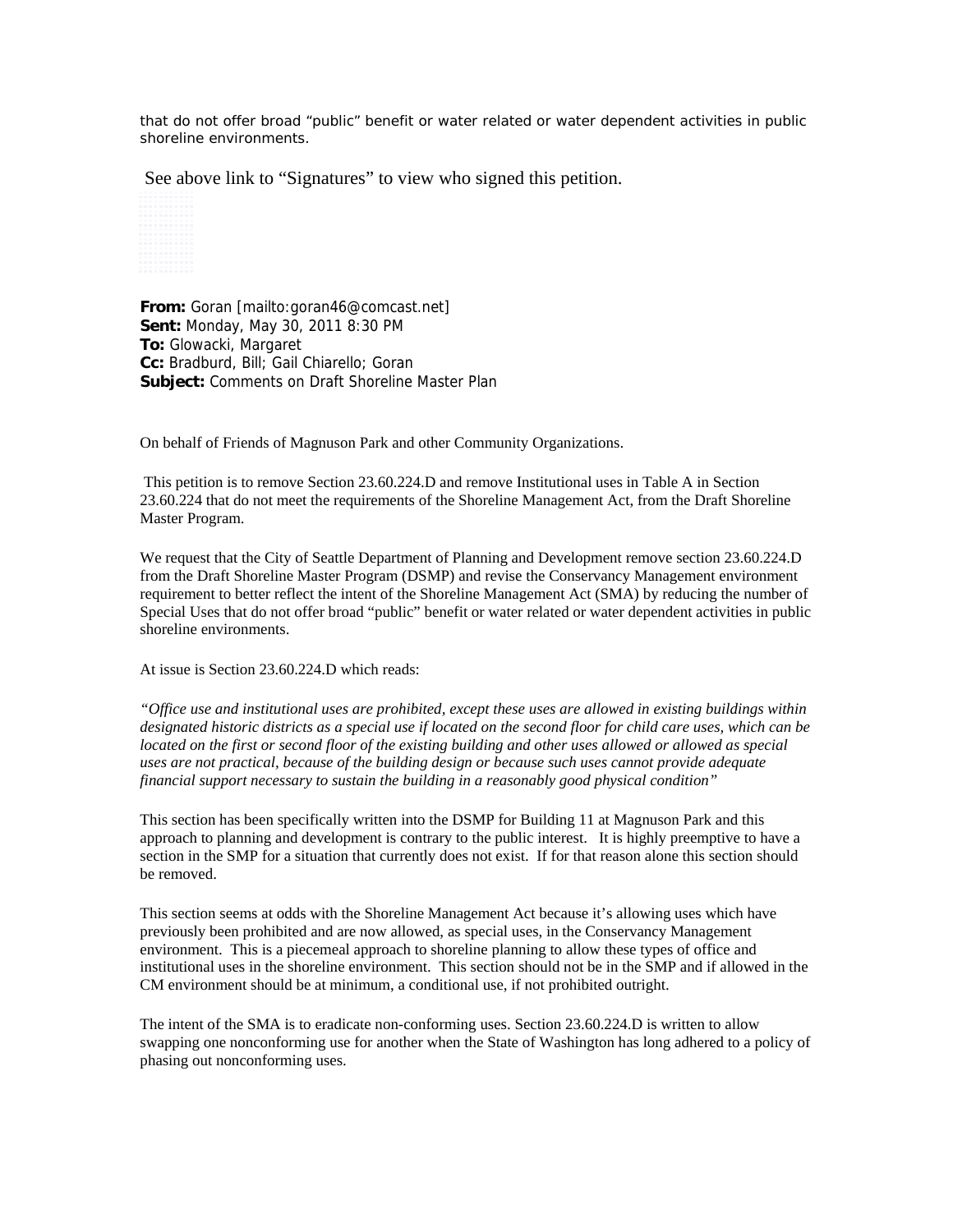The intent of the SMA is to allow access to the shoreline and increase recreational opportunities in shoreline areas. It is difficult to see how the following uses, as listed in Table A Section 23.60.224, meets the criteria: Adult Care, Child Care, Colleges, Family Support Centers, Hospitals, Institutes for Advanced Study, Libraries, Major Institutions, Museums, Other Private Clubs, Schools Elementary or Secondary, Religious Facilities, and Vocational or Fine Arts Schools, as special uses within the Conservancy Management environment. It is unclear how these uses that are non-recreational or water-related would meet the intent of the Shoreline Management Act as far as protecting the shoreline for recreational use or increasing public access.

We believe that the DPD has the responsibility for preserving the public shoreline for the public good. Long term benefits should be considered foremost in protecting public resources, not short term commercial interests. Increase access and recreational opportunities should be a paramount consideration when planning shoreline developments as stated in RCW 90.58.020. So therefore we ask that section 23.60.224.D removed from, and Table A in Section 23.60.224 be updated, in the Draft Shoreline Master Program.

Thank you Goran Zivkovic 206-915-4305

## **Shoreline Master Program loophole for developer of Bldg.11 LLC lynnferguson65@comcast.net**

sent: Saturday, April 09, 2011 3:36 PM To: Glowacki, Margaret; Bagshaw, Sally; Cc: Rasmussen, Tom; McGinn, Mike; Clark, Sally;

I am concerned that the Shoreline Master Program revision is being changed to favor one developer. Of particular concern is the new Section 23.60.224 of the Seattle Municipal Code addressing the Uses in the Conservancy Management environment. Within this new Section are subsections C and D which state that (subsection C)  $\hat{a} \hat{\epsilon}$  Eating and drinking establishments and entertainment uses are prohibited $\hat{a} \in \hat{a} \in \hat{a}$  and that (subsection D)  $\hat{a} \hat{\alpha}$  are except these uses are allowed in existing buildings within designated historic districts as a special use if other uses allowed or allowed as special uses are not practical, because of building design or because such uses cannot provide adequate financial support necessary to sustain the building in a reasonably good physical condition.

Stripping the Shoreline Master Program of protection for water-related uses of existing buildings within designated historic districts now within the existing regulations is a bad thing to do. The loop hole provided by the proposed rule ( $\hat{a}$ <del>C</del>) cannot **practical** or **because such uses cannot provide adequate financial support necessary to sustain the building in a reasonably good physical condition)" is providing a specific loophole for a specific developer in our Shoreline Master Program.** 

**In a letter dated June 1, 2010 to developer Darrell Vange, Director Sugimura promises to make an exception for his development to have non water related activities within 100 feet of the shoreline.**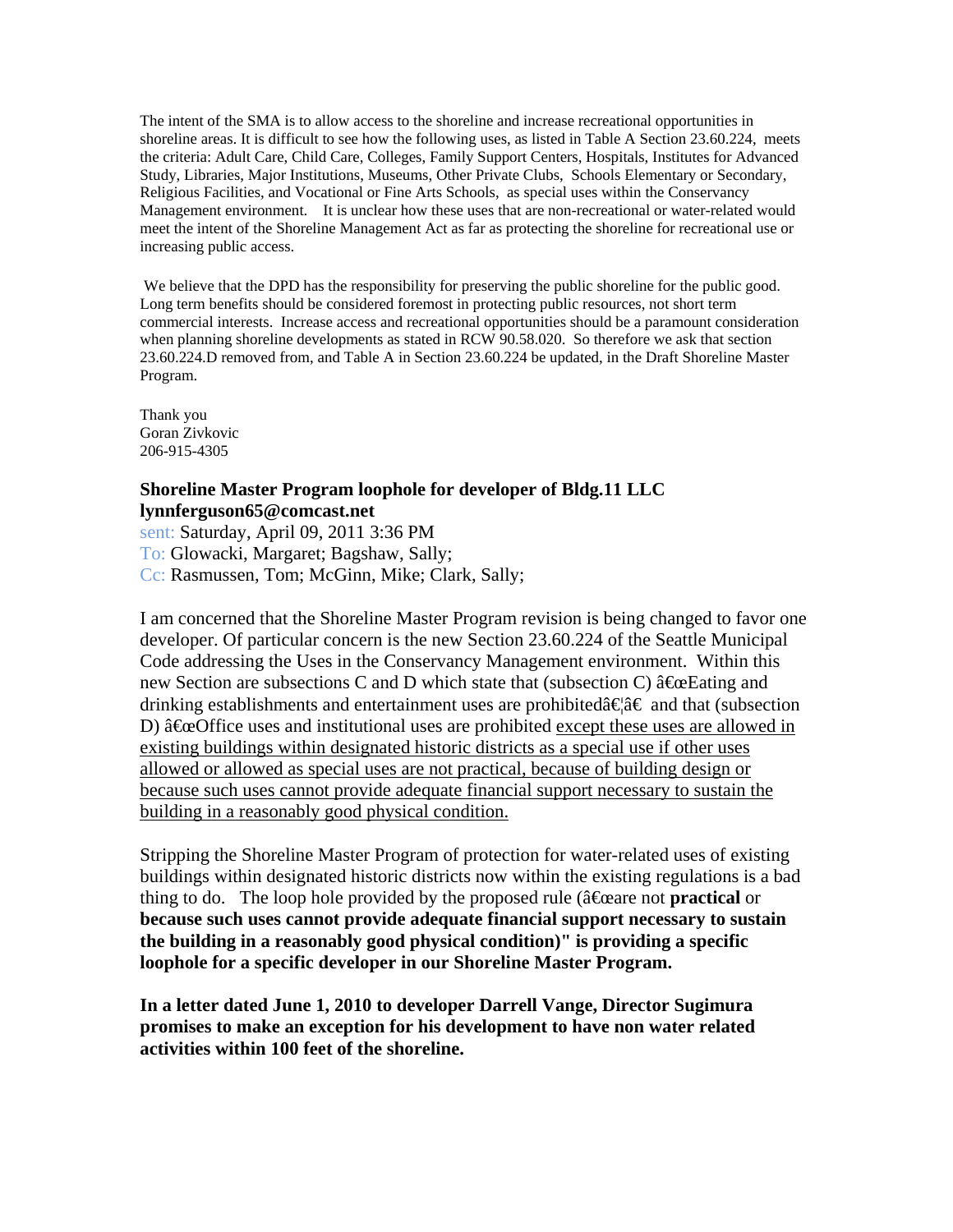**This exception should not be allowed. The waterfront should be protected for water related uses. Laws made should apply to everyone.**

**Lynn S. Ferguson 6422 NE 60th St. Seattle, WA 98115 Seattle's Shoreline Rules Comments Bonnie Miller** 

sent:, Monday, March 28, 2011 7:24 PM To:, Glowacki, Margaret;

Dear Ms. Glowacki,

Please consider my comments during the decision making process for the City of Seattle Shoreline Master Program Update.

Of particular concern is the new Section 23.60.224 of the Seattle Municipal Code addressing the Uses in the Conservancy Management environment. Within this new Section are subsections C and D which state that (subsection C) "Eating and drinking establishments and entertainment uses are prohibited…" and that (subsection D) "Office uses and institutional uses are prohibited except these uses are allowed in existing buildings within designated historic districts as a special use if other uses allowed or allowed as special uses are not practical, because of building design or because such uses cannot provide adequate financial support necessary to sustain the building in a reasonably good physical condition.

Stripping the Shoreline Master Program of protection for water-related uses of existing buildings within designated historic districts now within the existing regulations is a bad thing to do. The loop hole provided by the proposed rule ("are not **practical** or **because such uses cannot provide adequate financial support necessary to sustain the building in a reasonably good physical condition)** is the death Bonnie Miller, Vice Chair

Magnuson Environmental Stewardship Alliance

knell to many of our public properties that would suddenly find private partnerships who would site this proposed subsection since many of our water-related uses are likely not able to provide as much financial incentive as would eating and drinking establishments and entertainment uses or office and institutional users!

An example is as easy to find as apple pie. The water-related users of Building 11 at Magnuson Park WERE kayak, hobie craft, and sail boats. Faced with the "new" leases from a private developer, one is gone and the other two water-related users are facing leases which may be untenable. Now a designated historic site and highly valued waterfront property, Building 11 produces much less income relative to the shoreline restaurants, bars, and high-end office buildings that sport expansive (and private)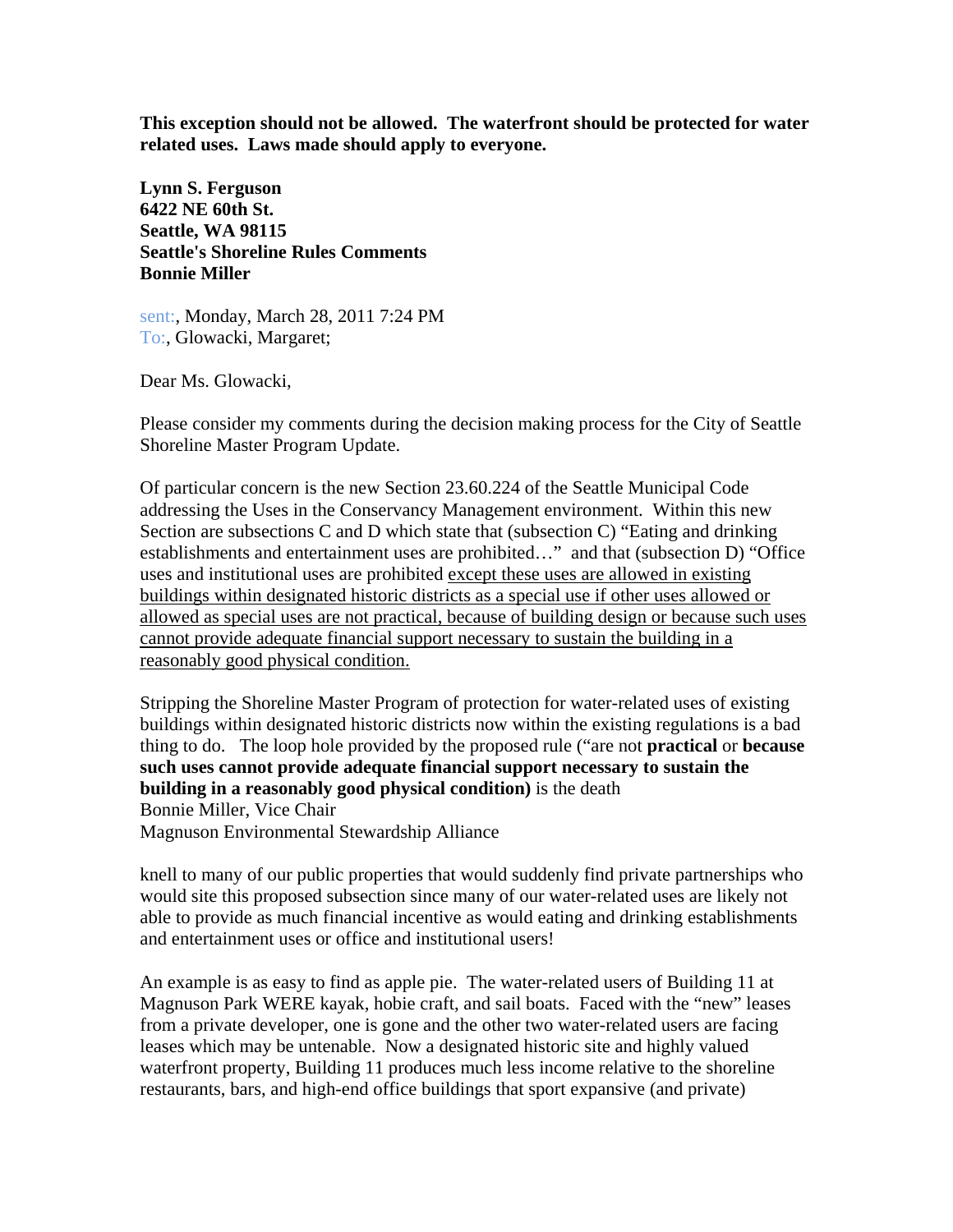shoreline views and access. Of course, these uses are for profit-making developers and renters. Without the protections of Seattle Shoreline Rules, even our parks and historic districts will be lost.

What will be lost even more than the protections that should exist in Seattle Shoreline Rules is the complete obliteration of the first major policy goal for SMP that the SMP establish a preference for uses that are water-oriented and that are appropriate for the environmental context (such as port facilities, shoreline recreational uses, and waterdependent businesses).

Please consider that the exceptions created under Section 23.60.224.C and 23.60.224.D are removed from the proposed Shoreline Master Program Update.

Sincerely, Bonnie Miller 6057 Ann Arbor Ave NE Seattle, WA 98115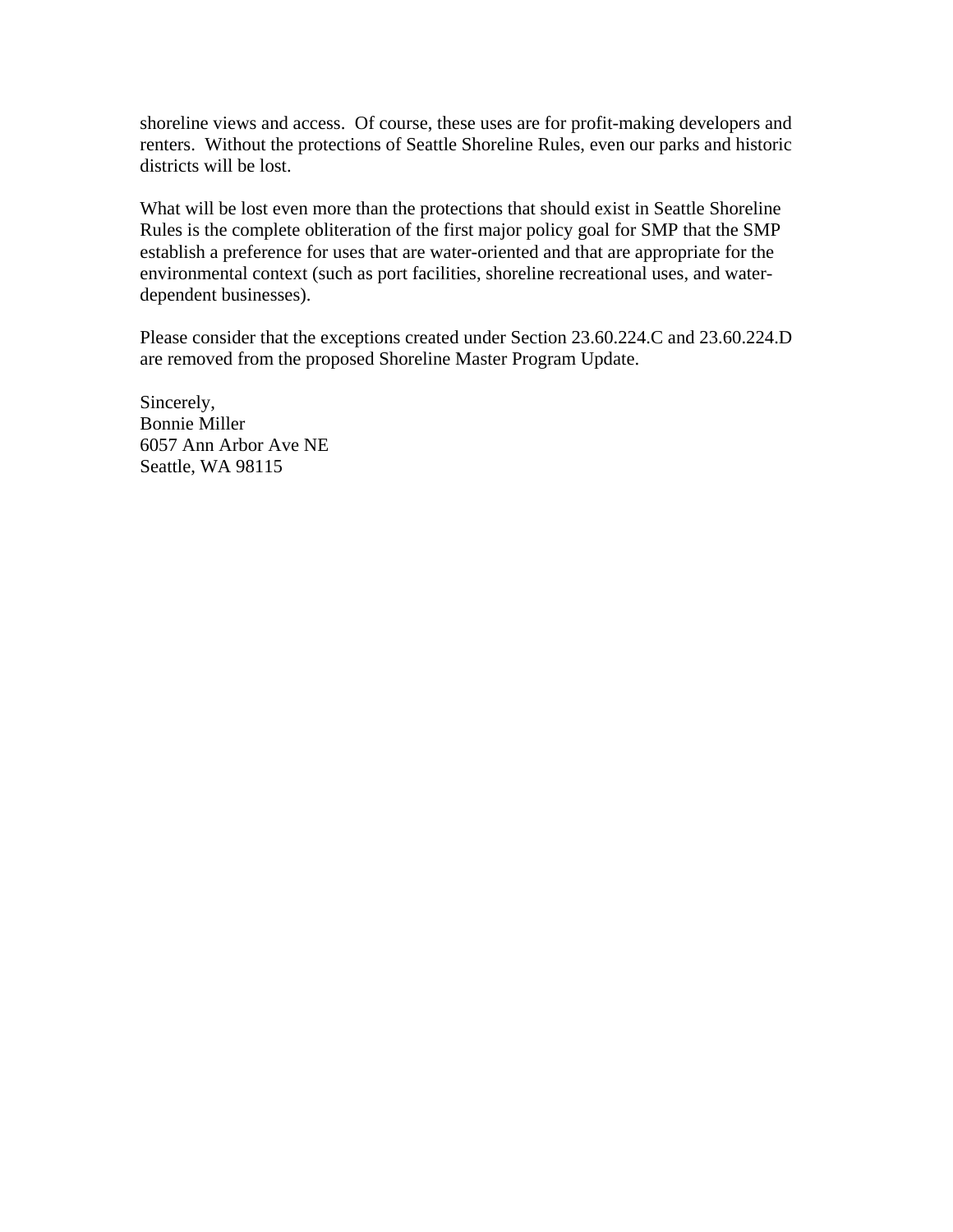May 31, 2011

Margaret Glowacki Department of Planning and Development 700 5th Avenue, Suite 2000 Seattle, WA 98124-4019

Subject: Proposed changes to Shoreline Master Program

Dear Ms. Glowacki,

These are my comments in regards to the process of drafting a new Shoreline Master Program (SMP) as mandated by the State of Washington's Department of Ecology.

In particular, I am troubled by proposed changes in the Conservancy Management (CM) environment that appear in the draft version of the City of Seattle's SMP. The CM environment is the area extending onto land up to 200 feet from the shoreline. The purpose of the CM environment is to ensure water-dependent infrastructure, such as water recreation facilities in marinas or parks. Developments in the CM zone should be managed to preserve their ecological function and guarantee public access and uses at the water.

At issue is your revision to Section 23.60.224.D of the SMP which reads:

"Office use and institutional uses are prohibited, except these uses are allowed in existing buildings within designated historic districts as a special use if located on the second floor for child care uses, which can be located on the first or second floor of the existing building and other uses allowed or allowed as special uses are not practical, because of the building design or because such uses cannot provide adequate financial support necessary to sustain the building in a reasonably good physical condition" [emphasis added]

Public records indicate that this section has been specifically modified for a proposed use in Building 11 at Magnuson Park at the request of a developer. This use exemption is contrary to the intent of the Shoreline Management Act (SMA) and specifically allows a prohibited use in a CM zone in a park. There is no reason that this new use needs to go into the CM zone other than to do so maximize the profits for the developer of this building. Exemptions to the SMP and the SMA for reasons of profit seem highly irregular and DPD's willingness to accommodate this request is most troubling.

This proposed language is also at odds with the Shoreline Management Act because it would allow uses which have previously been prohibited and you are now proposing to allow this as a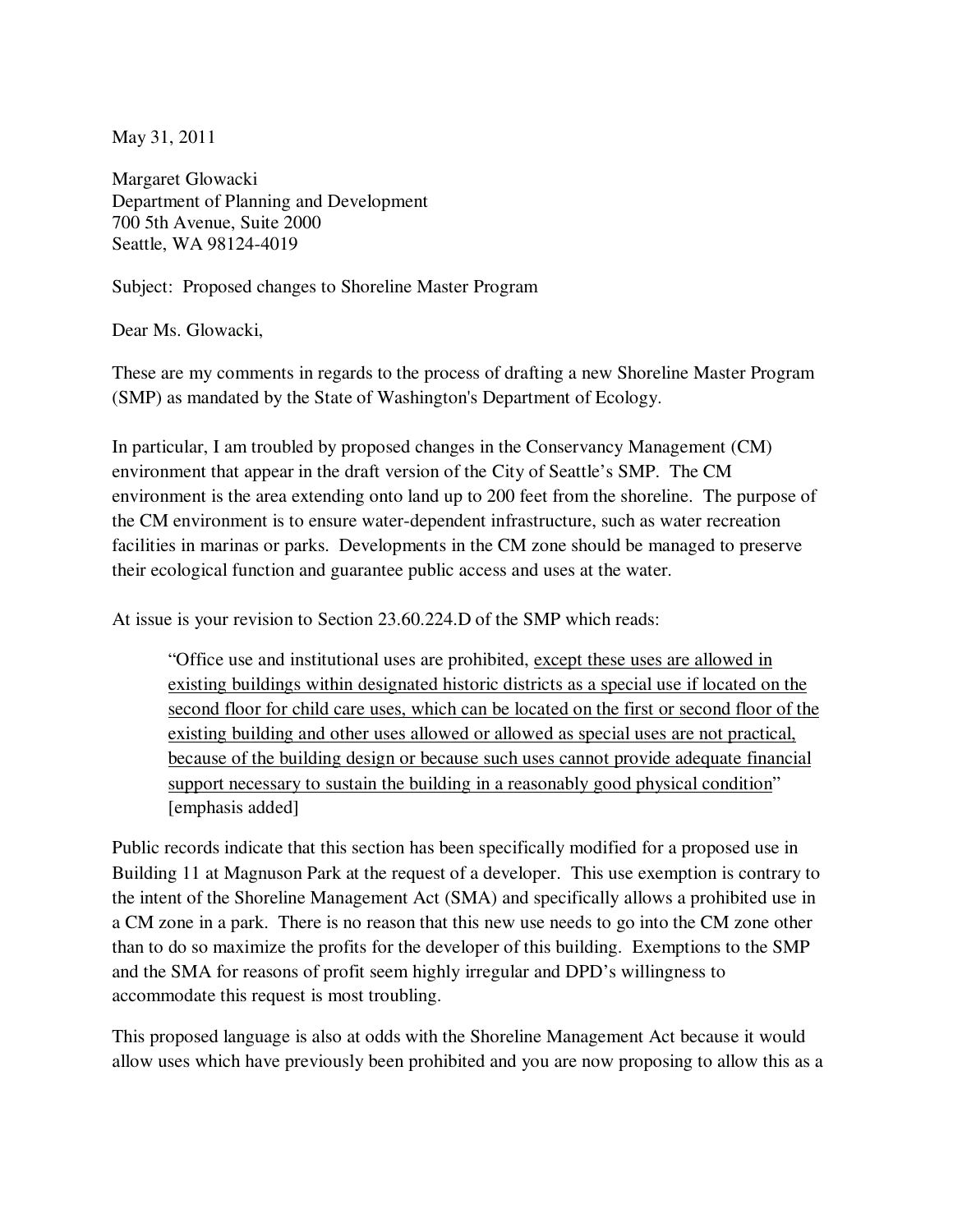special use in the CM environment. This is a piecemeal approach to shoreline planning and smacks of cronyism at its worst.

The intent of the SMA is to eradicate non-conforming uses in the conservation zones. This language subverts that effort by allowing special dispensation for a single project. The intent of the SMA is to allow access to the shoreline, increase recreational opportunities in the shoreline area and to emphasize preferred uses. The proposed medical facility for which this change is targeted does not meet any of these criteria.

I request that the City of Seattle Department of Planning and Development remove the exemption language from 23.60.224.D in the Draft Shoreline Master Program which creates this carve out for an individual future project. Shoreline preservation and recreational uses should not be compromised to maximize the profits for a single project.

Sincerely,

William Bradburd

1642 S Lane Street Seattle WA 98144-2810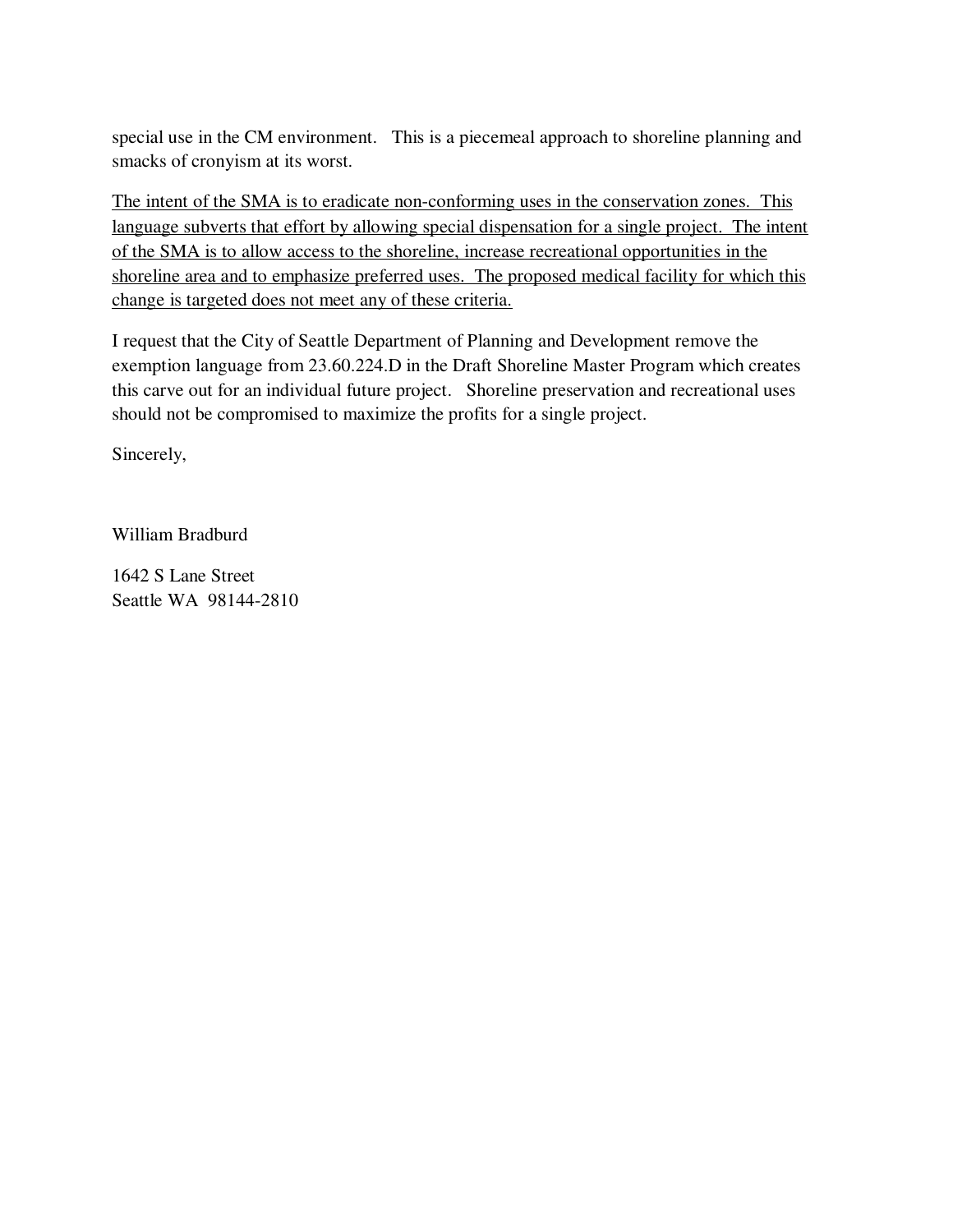designated historic districts. Department recommendations on Shoreline Master Program updates are subject to approval by the City Council and the State Department of Ecology. You must agree to use reasonable efforts to locate the water-related uses mandated by the lease at the north end of the building, generally within the shoreline district, and to locate other uses outside of the shoreline. In addition, you will need to show that uses allowed as special uses are not practical for the entire shoreline environment portion of the building because of the building design, location or because such uses cannot provide adequate financial support necessary to sustain the building in a reasonably good physical condition.

As we have discussed before, one of your current tenants, Sail Sand Point, which is located within the CM environment, may be categorized as a "yacht, boat and beach club" for purposes of our shoreline code. Existing yacht, boat and beach clubs are permitted in the CM environment, according to Seattle Municipal Code Section 23.60.420.B. It is our understanding that Sail Sand Point was already a tenant in Building 11 by the time the area was acquired by the City and came under our zoning jurisdiction. If that is correct, it would be considered an "existing" use for the purpose of this code section.

In addition, I understand you are negotiating with two prospective commercial tenants that include sale or rental of large boats as part of their business. Sale or rental of large boats, i.e. boats that are 16 feet in length or more, is a special use permitted on waterfront lots in the CM environment if approved by the Director. On the other hand, sale and rental of boats that are smaller than that generally is not permitted in the CM environment, with some exceptions that do not appear to apply to this property. If a significant part of the tenants' business is the sale or rental of boats 16' or more in length, and if the uses meet with criteria listed in SMC 23.60.032 for shoreline special uses, I will approve or conditionally approve their use. We rely on applicants to accurately describe their proposed uses. If the space is subsequently used in a way that is inconsistent with the application and approval, it may be subject to enforcement action.

Sincerely Diane M. Sugimura Director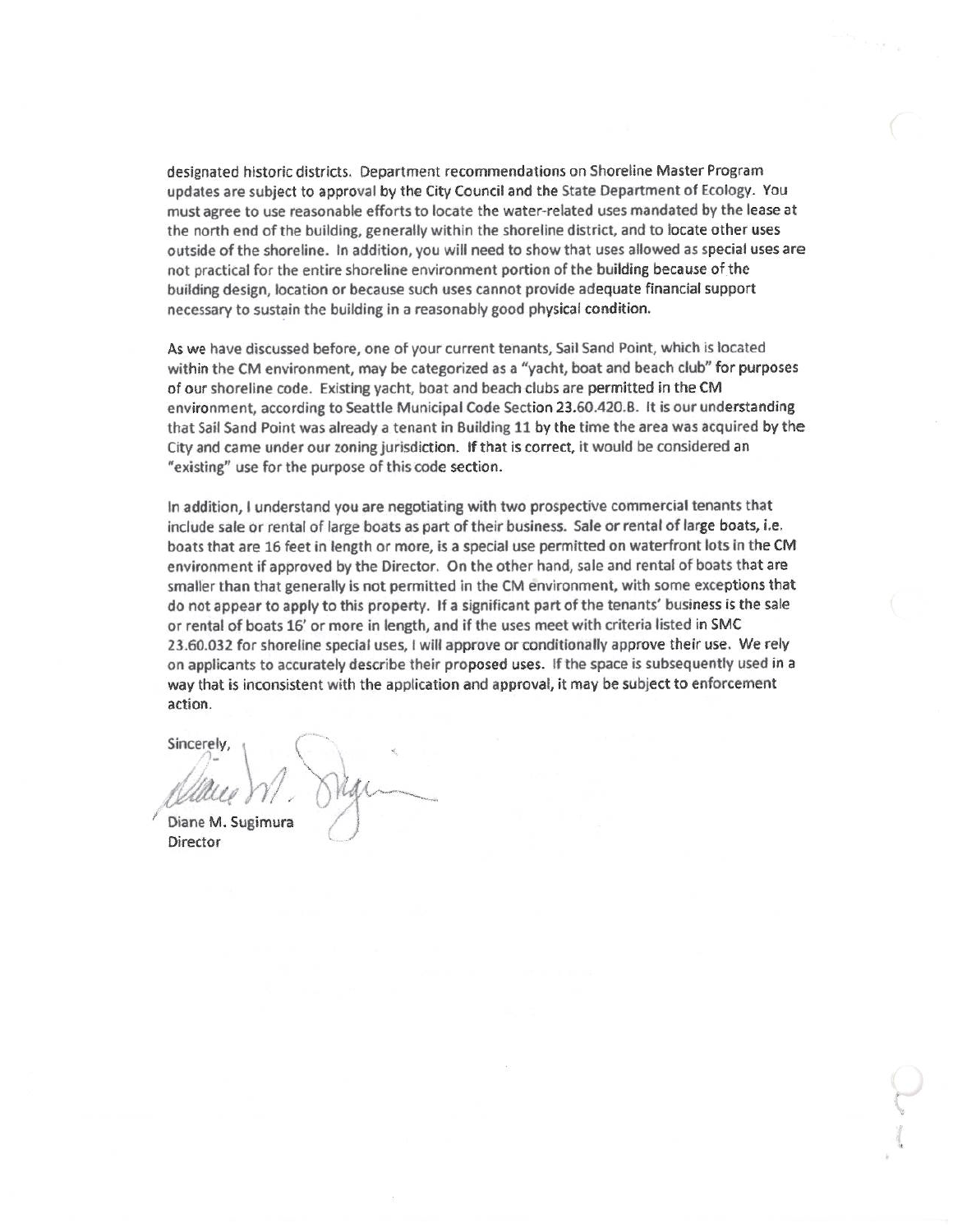May 19, 2011

Margaret Glowacki Department of Planning & Development 700 Fifth Avenue #2000 Seattle, WA 98124-4019

# VIA HAND DELIVERY MAY 19, 2011

Dear Maggie,

I am writing in opposition to the exception proposed in Section 23.60.224(D) of the pending Shoreline Master Plan, in which medical facilities would be allowed within a Conservancy Management Zone "as a special use if located on the second floor except for child care uses, which can be located on the first or second floor of the existing building ... [because] other uses .... are not practical ... because such uses cannot provide adequate financial support necessary to sustain the building in a reasonably good physical condition."

I object to this carve-out designed expressly for Darrell M. Vange and essentially written by him. His intention to place a Virginia Mason Medical Clinic on the second floor of the north end of Building 11 at Magnuson Park is a unique use which benefits only Mr. Vange and his LLC. There is no reason whatsoever to bend or amend the City and State shoreline code to the pleasure, and financial benefit, of a single individual, no matter how well connected that person is with the City's decision makers.

That the Director of DPD cooperated with this request, from a single individual, for an exemption which only benefits him financially, and impairs rightful public enjoyment of the shorelines designated by the Conservancy Management zone is not only offensive, but may possibly be subject to legal action on the part of the citizens.

Thank you for your attention to this, and I look forward to seeing this exemption removed in the next draft of the proposed shoreline legislation. I am attaching a copy of the June 1, 2010 letter from Ms. Sugimura to Mr. Vange as corroboration that the exclusion was written at the request and to the benefit of a single individual, and I ask that it be included in the public record..

Sincerely, wil Oleages OC

Gail Chiarello 4048 NE 58th Street Seattle, WA 98105 Tel 206-523-0715 E-mail: GailChiarello@comcast.net

Attachment: Letter from Diane Sugimura to Darrell M. Vance, re: 7700 Sand Point Way NE Building 11, dated June 1, 2010